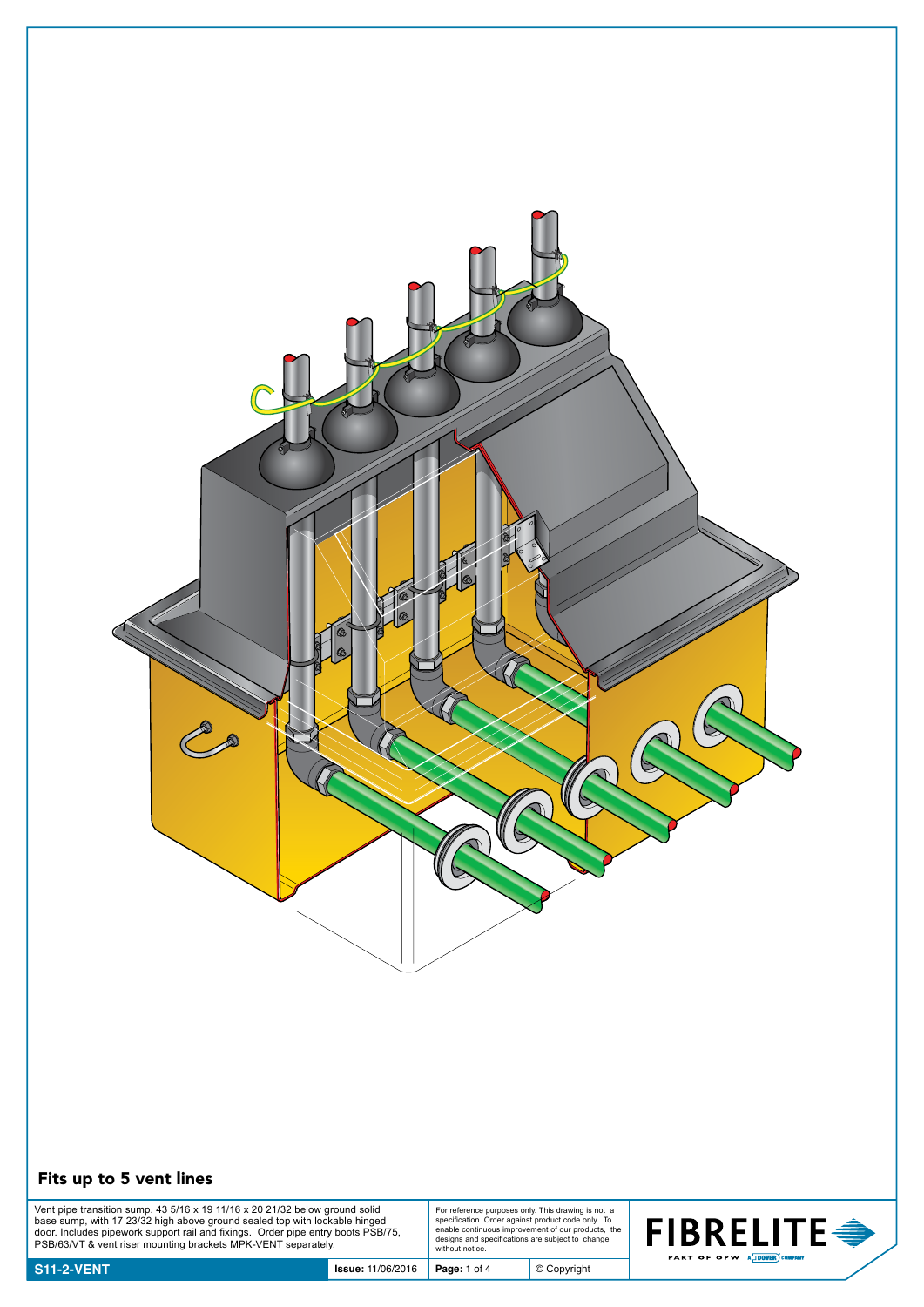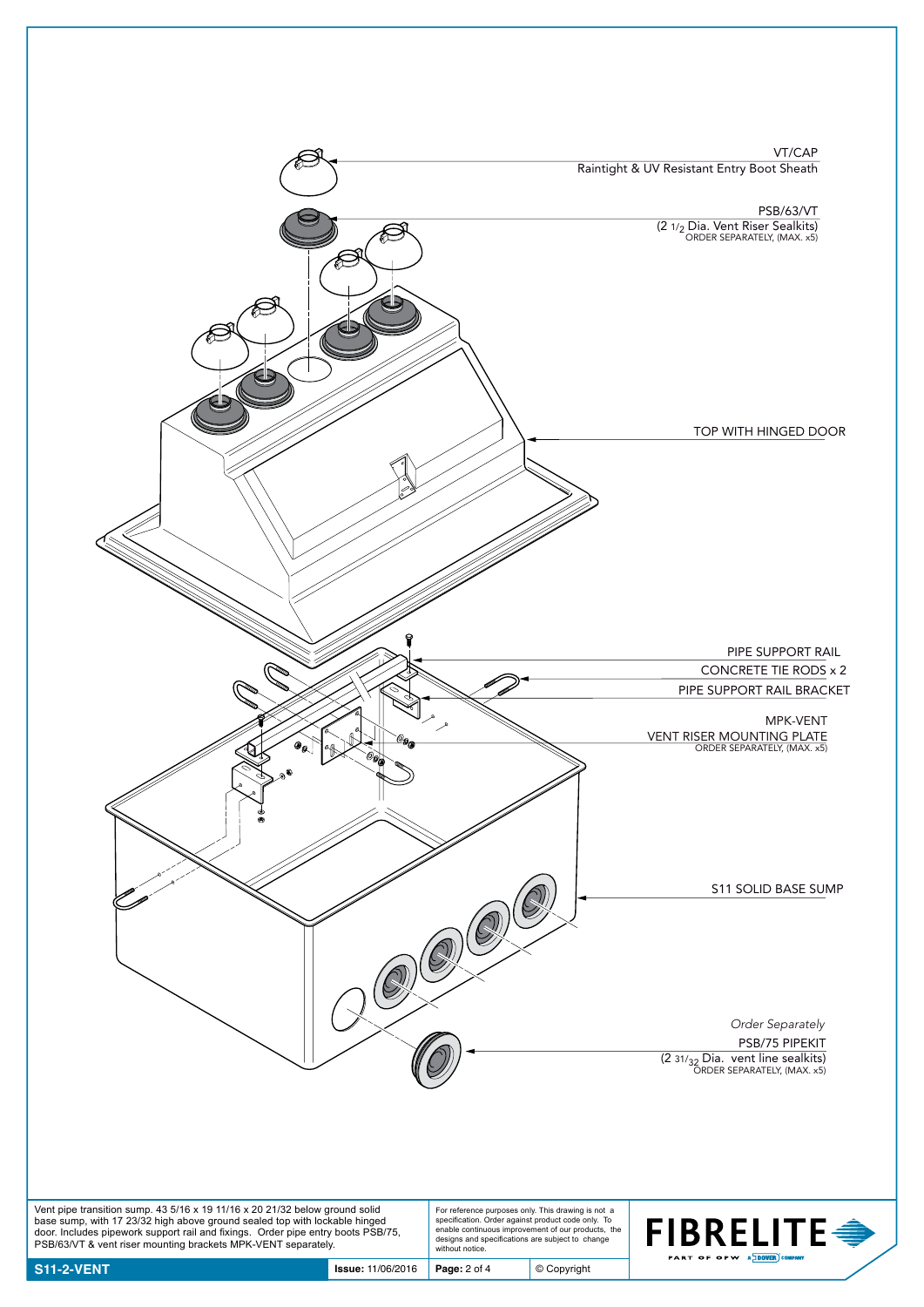

Vent pipe transition sump. 43 5/16 x 19 11/16 x 20 21/32 below ground solid<br>base sump, with 17 23/32 high above ground sealed top with lockable hinged<br>door. Includes pipework support rail and fixings. Order pipe entry boot

For reference purposes only. This drawing is not a specification. Order against product code only. To enable continuous improvement of our products, the designs and specifications are subject to change without notice.

© Copyright